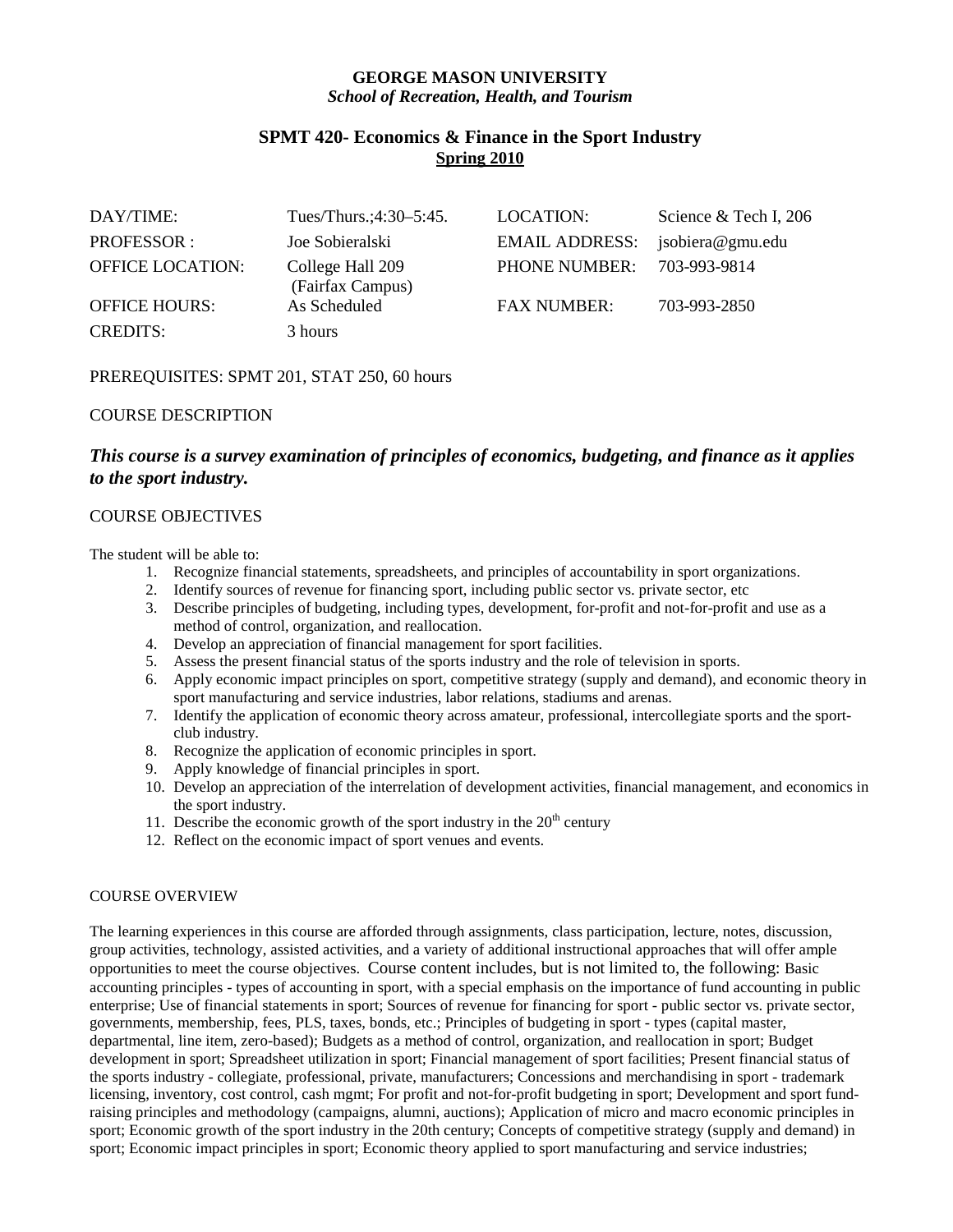Economic theory applied to professional sports; Economic perspectives in labor relations in professional sports; Economic theory applied to sport stadiums and arenas; Economic theory applied to intercollegiate sports; Impact of the television industry on professional sports; Impact of the television industry on intercollegiate sports; Economic impact of sport venues and events; Economic theory applied to the sport club industry; Relating infrastructure to competitive strategies in the manufacturing and service industries in sport.

### HONOR CODE

George Mason shares in the tradition of an honor system that has existed in Virginia since 1842. The Honor Code is an integral part of university life. On the application for admission, students sign a statement agreeing to conform to and uphold the Honor Code. Students are responsible, therefore, for understanding the code's provisions. In the spirit of the code, a student's word is a declaration of good faith acceptable as truth in all academic matters. Cheating and attempted cheating, plagiarism, lying, and stealing of academic work and related materials constitute Honor Code violations. To maintain an academic community according to these standards, students and faculty must report all alleged violations to the Honor Committee. Any student who has knowledge of, but does not report, a violation may be accused of lying under the Honor Code. Students in this course are held to the strictest standards of the George Mason University Honor Code.

### STUDENT SUPPORT

Any eligible student with an exceptionality documented through George Mason University's Disability Resource Center must notify the instructor so that suitable accommodations can be implemented. The notification should take place during the first week of classes.

#### Expectations:

- 1. All assigned reading for each class is to be completed prior to coming to class.
- 2. All written assignments must be typed (computer word processing is recommended).
- 3. Regular attendance and participation is expected.
- 4. If you miss a class, it is your responsibility to obtain class materials from sources other than the instructor.
- 5. Students must abide by the Honor Code, guided by the spirit of academic integrity.

#### Class Attendance:

It enhances your academic success to be in class; therefore, you should attend all scheduled class meetings in accordance with George Mason policy: Students are expected to attend the class periods of the courses for which they register. In-class participation is important not only to the individual student, but to the class as a whole. Because class participation may be a factor in grading, instructors may use absence, tardiness, or early departure as de facto evidence of nonparticipation. Students who miss an exam with an acceptable excuse may be penalized according to the individual instructor's grading policy, as stated in the course syllabus.

#### Participation:

Respect the free exchange of thought in an academic environment and the participants therein. For example: a) do not have any sound emitting devices turned on; b) wait until the teacher/guest speaker has finished prior to gathering your belongings; and c) do not smoke, chew tobacco, eat, sleep, disrupt others by inappropriate talking, or disrespect the class schedule by being tardy. You are encouraged to a) feel free to openly and respectfully contribute your thoughts; b) listen actively to the comments of others; c) be punctual; d) ask any and all appropriate questions that you have; and e) maintain civility in your interpersonal communications. Class discussions will be conducted in a civil, informed fashion wherein disruptive students will be asked to leave the class. Your contributions are not only welcomed, they are essential.

#### Alternative Work:

Make-up work is not allowed in this class. Only those excused absences supported by documentation will be addressed at the instructor's discretion on an individual basis (e.g. a physician's note for an illness). Alternative work due to intercollegiate athletic competitions or other legitimate university activity must be arranged – prior -- to due date. A grade of zero ('0') will be assigned to all missed work unless otherwise determined by the instructor. *There will be no extra credit option in this course.*

## REQUIRED READINGS

Readings will include assigned chapters within the text and/or current articles and news in sport management (e.g. Sports Business Journal, internet articles, etc.) to be determined by instructor.

Students will be required to be prepared each week with a reading (article, internet item, etc.) directly related to the course